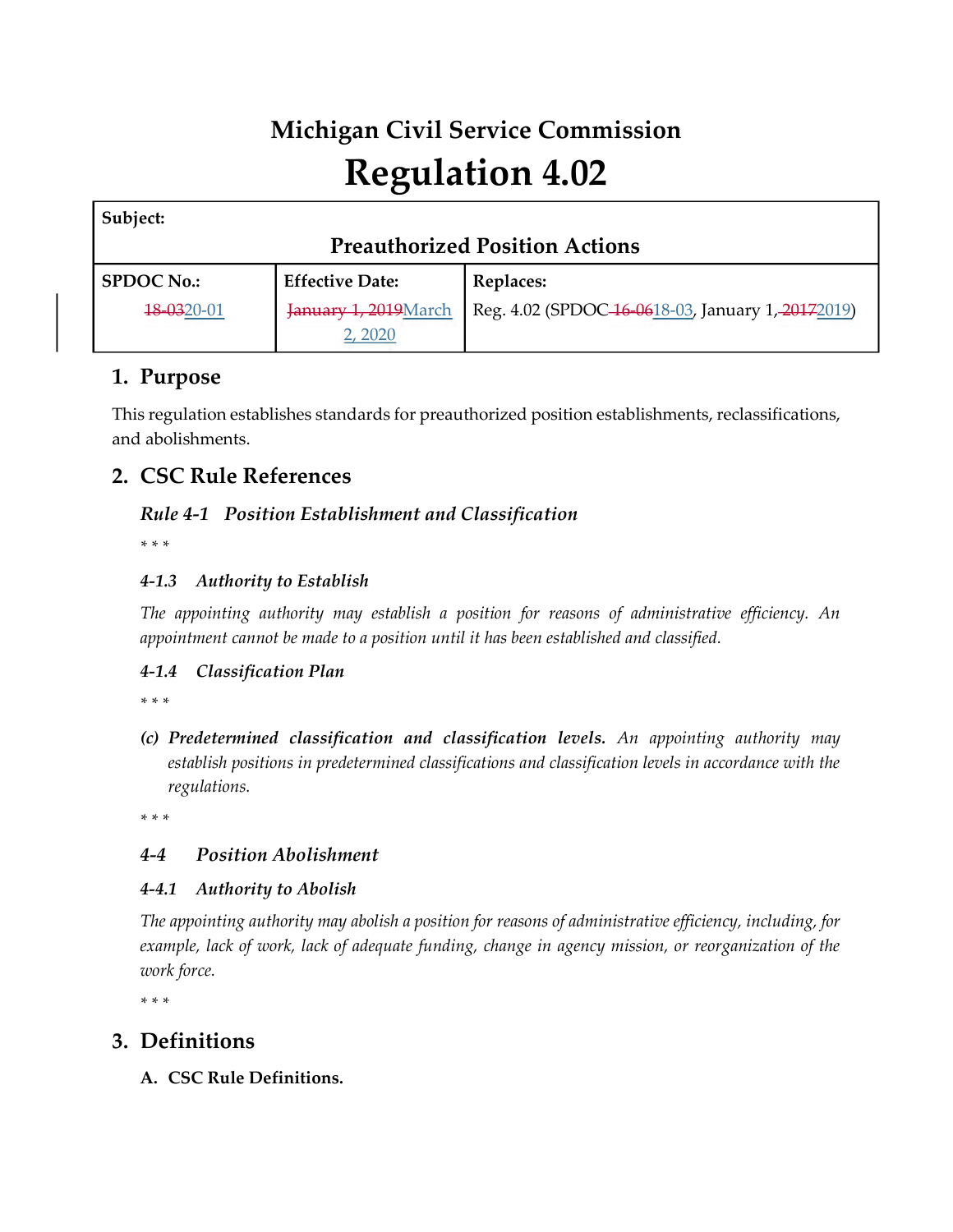- *1. Classification means a group of positions whose assigned duties and responsibilities are sufficiently alike to warrant assigning the same classification title and requiring the same qualifications.*
- *2. Classification Level means the placement of a classification within a series based on the duties and responsibilities of the position.*
- *3. Class Series means a series of classifications with similar but progressively more responsible job duties.*
- *4. Position means a classified job identified by its respective duties and responsibilities.*
- *5. Preauthorized means the specific authorization granted to an appointing authority to process a transaction in accordance with civil service rules and regulations without prior civil service review.*
- *6. Reclassification means an authorized classification action to change an employee's classification or grade based on the gradual growth and accretion of higher level duties.*

#### **B. Definitions in This Regulation.**

- 1. **Preauthorized classification establishment** means position establishments in approved Equitable Classification Plan (ECP) Group-1 or -2 worker classifications (i.e., position descriptions with an "-E" designation) where an appointing authority has submitted a composite position description and received Civil Service authorization to independently establish positions without additional Civil Service review.
- 2. **Preauthorized reclassification actions** means reclassifications under authorization granted by Civil Service for appointing authorities to independently reclassify vacant or staffed positions up through the experienced level within the class series of a Group-1 or -2 worker class without prior Civil Service review.

# **4. Standards**

#### **A. Establishment and Reclassification.**

- 1. Civil Service may preauthorize an appointing authority to establish or reclassify positions in a specified classification.
- 2. Preauthorized classification actions are subject to Civil Service audit.
- 3. Failure to follow standards in this regulation may result in revoking an appointing authority's preauthorization. If revoked, the appointing authority must submit a Position Action Request (CS-129) for each classification action under regulation 4.01.
- 4. The appointing authority must maintain a signed composite or position-specific Position Description (CS-214) on file for each preauthorized position establishment.
- 5. A preauthorized classification action constitutes the appointing authority's certification that assigned duties and responsibilities are compatible with the action.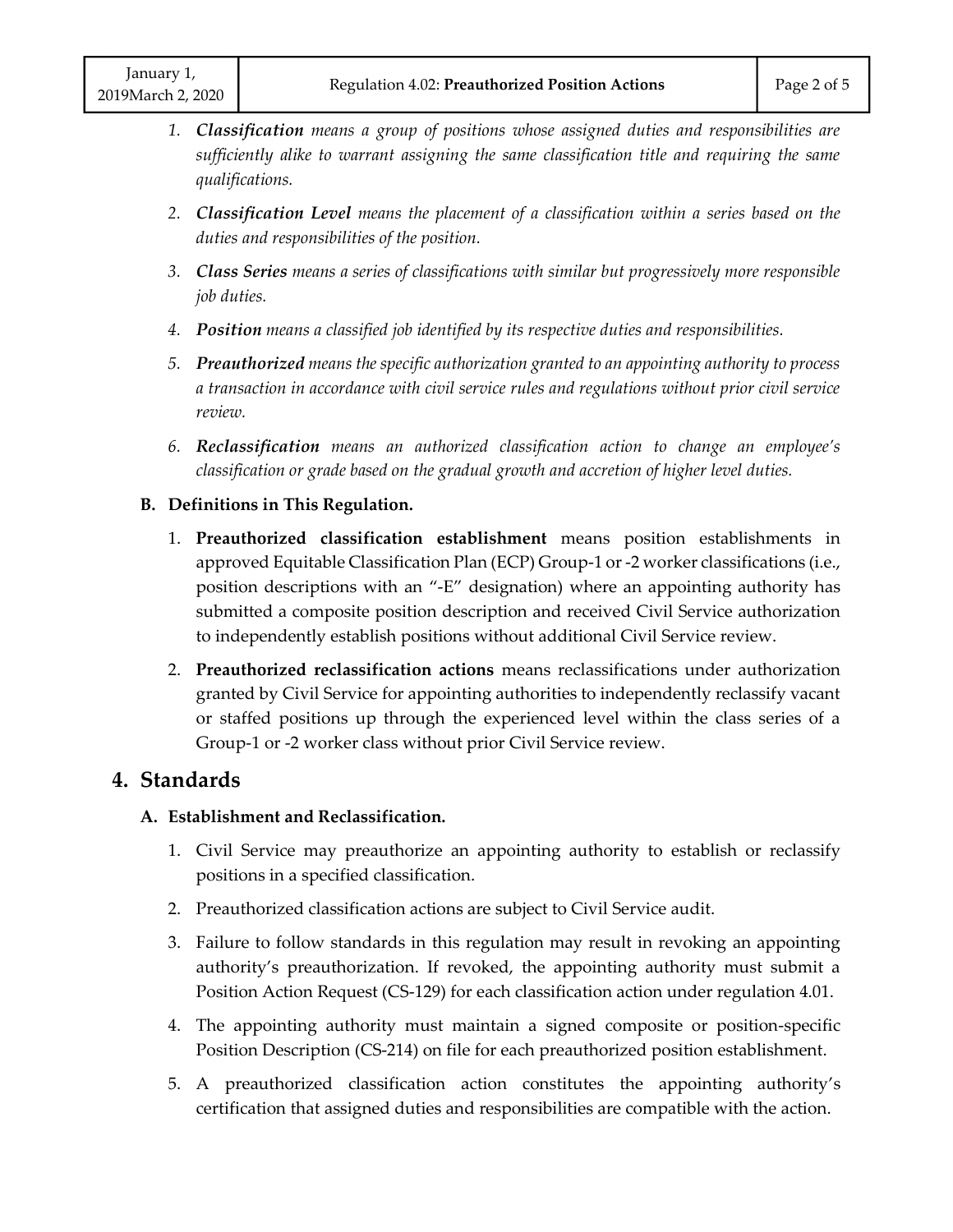6. A preauthorized classification action's effective date is assigned in accordance with regulation 4.04. The appointing authority may assign retroactive effective dates to individual preauthorized actions in accordance with regulation 4.04.

#### **B. Reclassification.**

- 1. Any ECP Group-1 or -2 classification with an "-E" designation is preauthorized to the appointing authority to reclassify either vacant or staffed positions from the beginning level through the experienced level within the class series, unless Civil Service takes specific action to terminate preauthorization.
- 2. The classification review of an occupied position through the experienced level in a class series typically can only be conducted once in any 12-month period in accordance with regulation 4.05. An appointing authority may reclassify before the 12-month period in accordance with regulation 4.05,  $\S$ § 3. $E$ F<sub>1</sub>.1 and 2.
- 3. Reclassification of an occupied position through the experienced level in a class series is not automatic. A standard reclassification progression is one classification level, after the equivalent of one year (2,080 hours) of full-time satisfactory service. The appointing authority must certify in HRMN that the employee (a) meets the higher classification level's minimum requirements, (b) is satisfactorily performing the duties and responsibilities of the requested classification level, and (c) has a current satisfactory probationary or performance rating. The appointing authority shall maintain a timely probationary or performance rating showing satisfactory performance as a prerequisite to an occupied position's preauthorized reclassification.
- 4. Reclassification of an occupied position between classification levels through the experienced level should be timely processed after the equivalent of one year (2,080 hours in level) of full-time documented satisfactory performance and with assignment and performance of duties and responsibilities compatible with the higher level. The appointing authority must enter the necessary information in the Human Resources Management Network (HRMN) by (1) indicating approval of the reclassification if the agency participates in centralized processing or (2) directly handling all aspects of the reclassification with any necessary pay adjustments.
- 5. If, during the qualifying period, an employee is on an extended paid absence of over two consecutive pay periods, the appointing authority may delay reclassification for a period equal to the absence's length.
- 6. If, during the qualifying period, an employee is on an unpaid absence, the reclassification is delayed for a period equal to the absence's length.
- 7. A vacant position in a class series may be reclassified downward for an appointment only after the appointing authority has verified that no names are on the agency recall list for all levels between the original and downgraded level.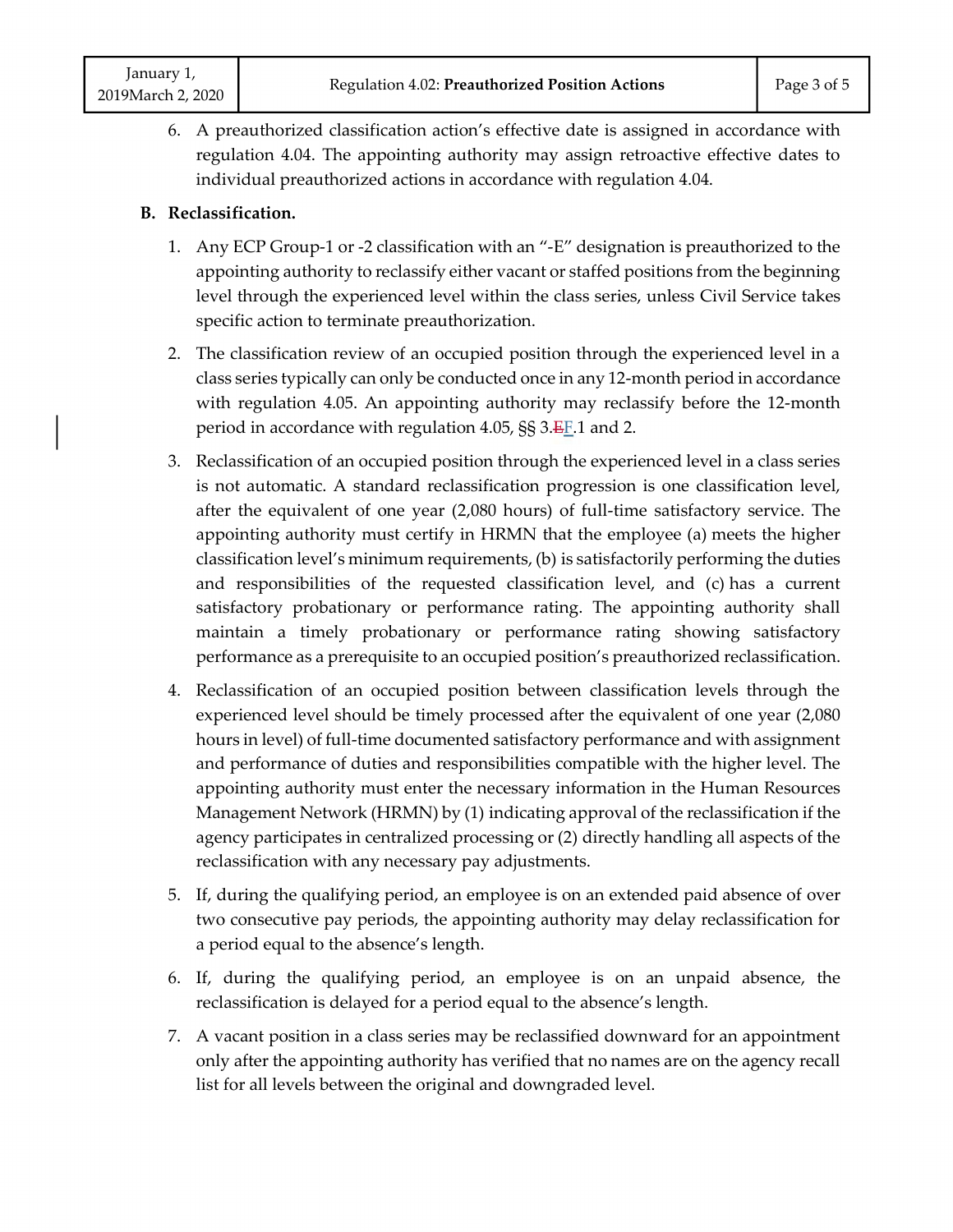- 8. The official date for the reclassification or appointment transaction is the controlling standard for establishing any future reclassification's effective date.
- 9. Entry of preauthorized reclassification actions in HRMN serves as notice to Civil Service of the classification action.
- 10. If the appointing authority does not reclassify a position to the next classification level up to the experienced level in the class series, the incumbent may submit a position description and request a position review under regulation 4.03.
- 11. An occupied frozen position in any classification is ineligible for reclassification to any higher classification level in the class series. The position remains frozen until vacated or the position duties are appropriate for its classification and classification level.
- 12. A position cannot be reclassified if its assigned duties experience a substantial change where the job's primary function and purpose change, requiring a different base of knowledge, skills, and abilities. In these cases, a new position must be established and an appointment made.

#### **C. Abolishing Positions.**

- 1. The appointing authority may abolish positions as authorized by rules 4-4.1 and 6-4.1
- 2. Civil Service inactivates positions in HRMN at the request of the appointing authority.
- 3. If a position abolishment may impact other positions' classification, the appointing authority shall notify Civil Service to allow review of the affected positions.

#### **5. Procedures**

#### **A. Preauthorized Establishments.**

| Responsibility          | Action                                                                                                                                                                                             |
|-------------------------|----------------------------------------------------------------------------------------------------------------------------------------------------------------------------------------------------|
| Appointing<br>Authority | 1. Submits a Position Description (CS-214) to Civil Service with a request<br>and explanation of the need to add the classification to the<br>Preauthorized Classification Establishments Listing. |
| Civil Service           | 2. Reviews the request for compliance with the standards.                                                                                                                                          |
|                         | 3. If approved, adds the classification to the listing and notifies the<br>appointing authority. If denied, notifies the appointing authority.                                                     |
| Appointing<br>Authority | 4. Establishes position in conformance with previously identified<br>standards.                                                                                                                    |